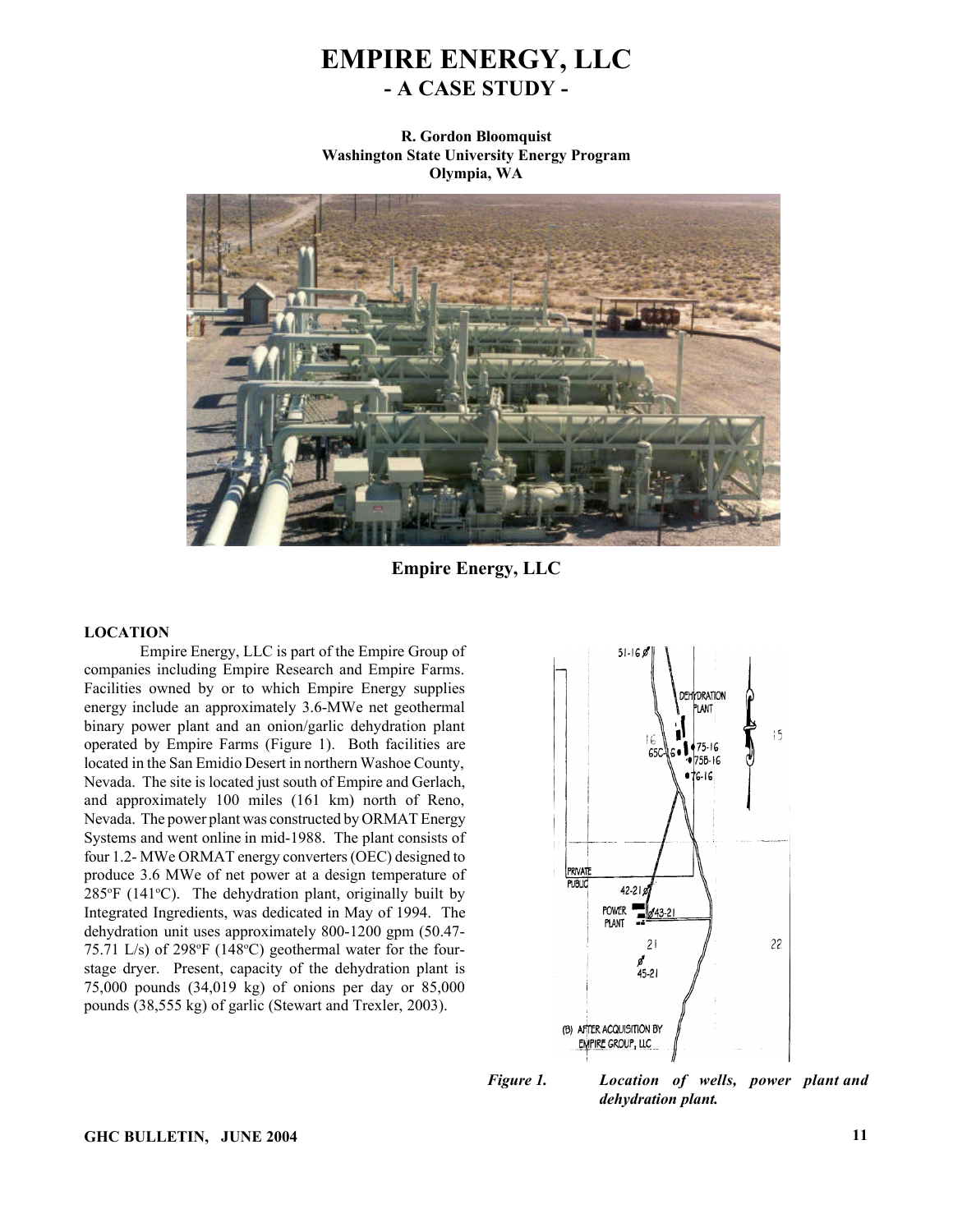#### **RESOURCE**

The San Emidio geothermal area is located within the Basin and Range Physiographic Province. The distinctive features of the province are isolated, longitudinal fault-block mountain ranges separated by long, alluvial-filled basins. It is adjacent to the northern end of the Lake Range. The geology is dominated by a thick sequence of Tertiary lava flows, ash flow tuffs and volcaniclastic sedimentary rocks that accumu-lated on an irregular surface of Mesozoic metamorphic base-ment (Stewart and Trexler, 2003). Within the San Emidio Desert, the Tertiary rocks are covered by a layer of lake beds. A discontinuous line of hydrothermally altered rocks marks the boundary of the desert on the east (Mackelprang, et al, 1980). The northern portions of this zone show intense silificants and calcium carbonate deposits which, to the south of the zone, is marked by fumaroles, acid leaching and some deposits of native sulfur (Mackelprang, et al., 1980). Mapping has identified four north-south striking faults and one southwest-northeast striking fault in the area of geothermal development. The faults appear to have between 1,000 and 2,000 ft (305-610 m) of vertical offset (Stewart and Trexler, 2003).

#### **UTILIZATION**

During the 1970s, several geothermal exploration companies conducted exploration in the San Emidio Desert and in addition to extensive geophysical work, more than 60 holes from 40 to 2000 ft (12-610 m), were drilled. In the mid-1970s, Chevron drilled two deep exploration wells that encountered temperatures up to  $260^{\circ}F$  (127 $^{\circ}C$ ). The first production well for the Empire geothermal power plant encountered  $285^{\circ}F(141^{\circ}C)$  water at 500 ft (152 m) and in all 17 production, injection or observation wells were drilled as part of the power plant development project.

In 1992, the first wells were drilled to serve the planned dehydration plant, and the first production well was found to be capable of producing  $200^{\circ}F$  (93 $^{\circ}C$ ) geothermal water at a flow rate of 650 gpm (41.01 L/s). Two additional wells, drilled in 1994 and 1997, are capable of producing in excess of 3,000 gpm (189.27 L/s) of geothermal water at or above  $306^{\circ}F$  (152 $^{\circ}C$ ). The water is a sodium-chloride type with a total TDS of 4150 mg/L. These three wells are now used to supply both the dehydration plant and the power plant (Stewart and Trexler, 2003).

The original use of the geothermal water was supply of the Empire Power Plant. This 3.6-megawatt net power plant consisted of four 1.2-MWe ORMAT energy converters (OEC) and was constructed by ORMAT Energy Systems. The plant went online in 1988. The plant was originally designed to produce maximum net output with an input resource temperature of  $285^{\circ}F$  (141 $^{\circ}C$ ). Cooling water for the condenser was provided by spray cooling ponds. However, due to increasing interference with cooler injection fluids, the wellhead temperature had fallen to as low as  $237^{\circ}F(114^{\circ}C)$  by 1996 and output had fallen to 0.92 MWe (Stewart and Trexler, 2003).

However, subsequent drilling beginning in 1992 in anticipation of developing the geothermal resource for the dehydration plant, and resource studies conducted in 1994 indicated that this much better resource was capable of providing geothermal energy to both the dehydration plant and the power plant. After fully acquiring the assets of the power plant, a fully insulated 1-mile (1.6-km) line was completed to the power plant. With the availability of hotter geothermal fluids, production was increased to 1.8 MWe. Additional wells drilled in 1997 increased output again. Unfortunately, output was still well below design due to the inefficiency of spray cooling ponds that resulted in temperatures as high as  $80-85^\circ F$  (27-29 $\circ$ C) during the summer. In 1997, a decision was made to construct a 3-cell, inline counter-flow cooling tower with makeup water supplied from a potable water well some 4.5 miles (7.2 km) to the northwest of the plant. The availability of better geothermal fluids and the increased cooling efficiency has boosted power plant net output to over 4.0 MWe in the winter and 3.6 MWe in the summer.

The dehydration plant operated by Empire Foods is capable of producing 75,000 pounds (34,000 kg) of dried onions or 85,000 lbs (38,600 kg) of dried garlic per day. The dehydration plant is supplied with from 800 to 1200 gpm (50 - 76 L/s) of geothermal fluid at a minimum temperature of  $285^{\circ}F$  (141 $^{\circ}C$ ). The dryer is a National 4-stage dryer. Delta T across the heat exchanger is approximately  $60^{\circ}F(16^{\circ}C)$ .

The spent geothermal fluid is being considered as the input for a planned 1-MWe binary power plant that will meet the power needs of the facility (Stewart and Trexler, 2003; Kutscher, 2001).

#### **OPERATING COST**

No capital cost relative to the project was available either in relation to the original 3.6-MWe net power plant project or the dehydration plant. Information concerning operation and maintenance costs was also unavailable. However, some information relative to the 1-MWe expansion has been accessible due to the fact that this is being done in partnership with National Renewable Energy Laboratory (NREL). Preliminary estimates place the cost of the project at approximately \$2,585,000, of which NREL's share would be 80% (Kutscher, 2001). This cost does not include the drilling of any additional wells as the plant would be supplied from the spent geothermal fluid exiting the dehydration plant at a temperature of between 230-245°F (110-118°C). Annual O&M is estimated at \$80/kW and cost of energy without cost share is 8.8 cents/kWh (Kutscher, 2001).

#### **REGULATORY/ENVIRONMENTAL ISSUES**

No major regulatory or environmental issues or obstacles have been identified. Permitting was under the jurisdiction of the Bureau of Land Management and Washoe County.

#### **PROBLEMS AND SOLUTIONS**

The only major problem was not specifically regulatory or environmental, but was related to the original restricted land position of the original power plant project that allowed for little offset between production and injection wells. The resulting interference from the low-temperature